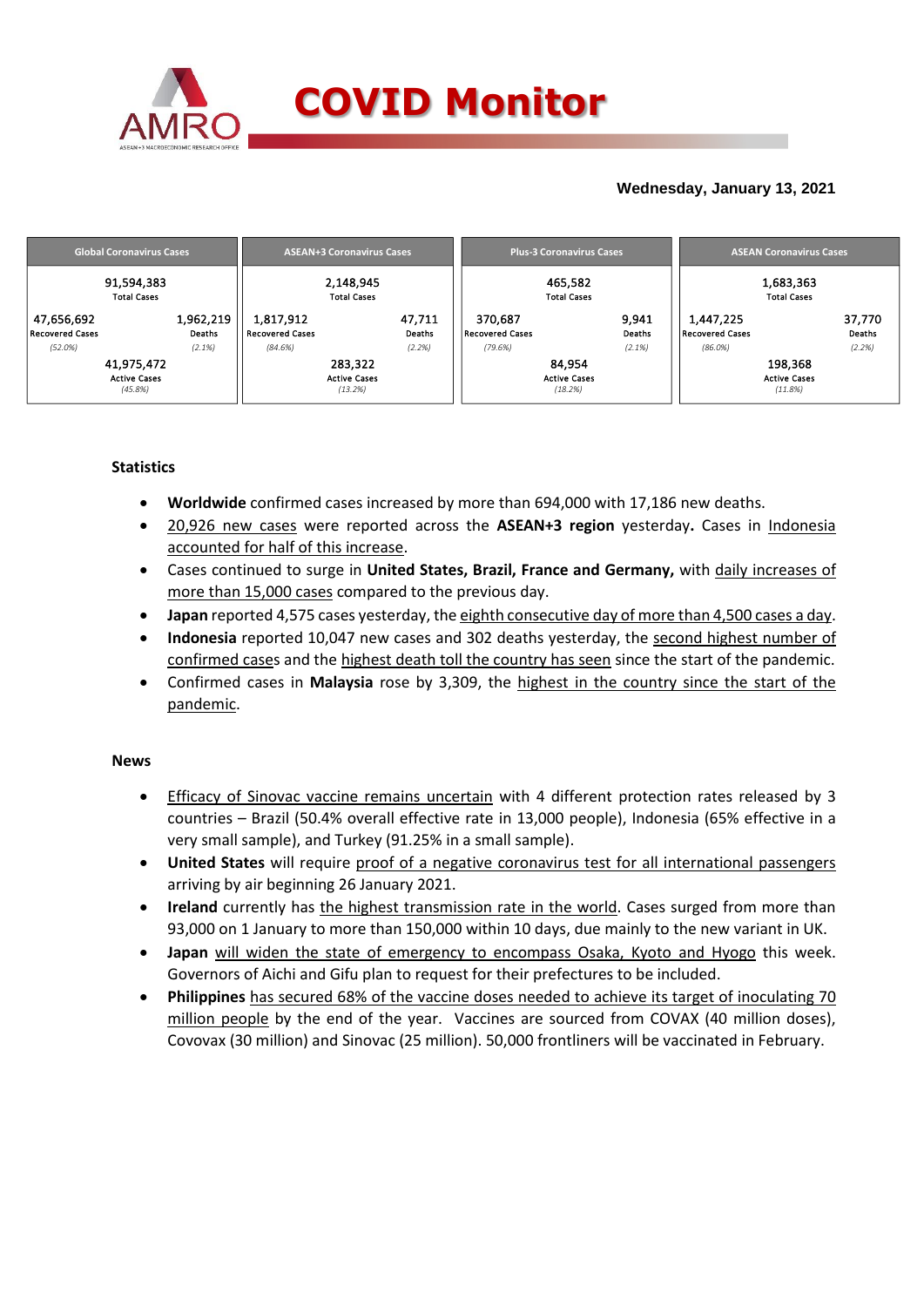

#### Overview of Confirmed COVID-19 Cases

| Cases<br>per 1M Pop.<br>$(7$ -day avg) <sup>1</sup><br>Cases<br>Cases<br><b>Deaths</b><br><b>Rate (%)</b><br>Cases<br>Population<br>Cases<br><b>Deaths</b><br><b>Recovered</b><br><b>Rate (%)</b><br>91,594,383<br>694,482<br>76,485<br>Global<br>0.8<br>1,962,219<br>17,186<br>2.1<br>47,656,692<br>52.0<br>41,975,472<br>ASEAN+3<br>2,148,945<br>20,926<br>1,253<br>47,711<br>549<br>1,817,912<br>283,322<br>1.0<br>2.2<br>84.6<br>Plus-3<br>465,582<br>$-250$<br>85<br>5,311<br>1.2<br>9,941<br>2.1<br>370,687<br>79.6<br>84,954<br>1,683,363<br>15,615<br>1,503<br>0.9<br>37,770<br>2.2<br><b>ASEAN</b><br>464<br>1,447,225<br>86.0<br>198,368<br>62<br>0.1<br>60<br>0.1<br>China<br>87,706<br>115<br>4,634<br>$\mathbf 0$<br>5.3<br>82,287<br>93.8<br>785 | cases $(\%)^2$<br>54.2<br>54.1<br>86.8<br>86.3<br>99.1<br>92.9<br>76.8<br>79.5<br>85.1<br>78.5 |
|----------------------------------------------------------------------------------------------------------------------------------------------------------------------------------------------------------------------------------------------------------------------------------------------------------------------------------------------------------------------------------------------------------------------------------------------------------------------------------------------------------------------------------------------------------------------------------------------------------------------------------------------------------------------------------------------------------------------------------------------------------------|------------------------------------------------------------------------------------------------|
|                                                                                                                                                                                                                                                                                                                                                                                                                                                                                                                                                                                                                                                                                                                                                                |                                                                                                |
|                                                                                                                                                                                                                                                                                                                                                                                                                                                                                                                                                                                                                                                                                                                                                                |                                                                                                |
|                                                                                                                                                                                                                                                                                                                                                                                                                                                                                                                                                                                                                                                                                                                                                                |                                                                                                |
|                                                                                                                                                                                                                                                                                                                                                                                                                                                                                                                                                                                                                                                                                                                                                                |                                                                                                |
|                                                                                                                                                                                                                                                                                                                                                                                                                                                                                                                                                                                                                                                                                                                                                                |                                                                                                |
|                                                                                                                                                                                                                                                                                                                                                                                                                                                                                                                                                                                                                                                                                                                                                                |                                                                                                |
| 19<br>160<br>9,343<br>1,224<br>60<br>7.9<br>0.6<br>$\mathbf{1}$<br>8,524<br>91.2<br>659<br>Hong Kong, China<br>1.7                                                                                                                                                                                                                                                                                                                                                                                                                                                                                                                                                                                                                                             |                                                                                                |
| $-353$<br>2,372<br>4,575<br>36.4<br>3,962<br>64<br>75.5<br>298,321<br>1.6<br>1.3<br>225,240<br>69,119<br>Japan                                                                                                                                                                                                                                                                                                                                                                                                                                                                                                                                                                                                                                                 |                                                                                                |
| 70,212<br>1,349<br>561<br>10.8<br>24<br>0.8<br>1,185<br>20<br>1.7<br>54,636<br>77.8<br>14,391<br>Korea                                                                                                                                                                                                                                                                                                                                                                                                                                                                                                                                                                                                                                                         |                                                                                                |
| 846,765<br>10,047<br>37.2<br>1,355<br>24,645<br>302<br>126,313<br>3,138<br>1.2<br>2.9<br>695,807<br>82.2<br>Indonesia                                                                                                                                                                                                                                                                                                                                                                                                                                                                                                                                                                                                                                          |                                                                                                |
| 3,309<br>99.6<br>1,077<br>141,533<br>4,260<br>2.4<br>559<br>$\overline{4}$<br>0.4<br>110,584<br>78.1<br>30,390<br>Malaysia                                                                                                                                                                                                                                                                                                                                                                                                                                                                                                                                                                                                                                     |                                                                                                |
| 1,522<br>13.8<br>$-524$<br>0.3<br>9,554<br>138<br>93.3<br>1.9                                                                                                                                                                                                                                                                                                                                                                                                                                                                                                                                                                                                                                                                                                  | 95.2                                                                                           |
| Philippines<br>491,258<br>4,464<br>458,206<br>23,498<br>$-5$<br>0.0<br>29<br>58,946<br>17<br>3.0<br>$\pmb{0}$<br>0.0<br>58,694<br>99.6<br>223                                                                                                                                                                                                                                                                                                                                                                                                                                                                                                                                                                                                                  | 99.6                                                                                           |
| Singapore<br>10,338<br>$-379$<br>157<br>2.3<br>67<br>Thailand<br>10,991<br>162<br>1.4<br>$\mathbf 0$<br>0.6<br>63.2                                                                                                                                                                                                                                                                                                                                                                                                                                                                                                                                                                                                                                            |                                                                                                |
| 6,943<br>3,981                                                                                                                                                                                                                                                                                                                                                                                                                                                                                                                                                                                                                                                                                                                                                 | 63.8                                                                                           |
| 2.2<br>Brunei Darussalam<br>174<br>386<br>$\mathbf 1$<br>0.6<br>$\overline{3}$<br>$\mathbf 0$<br>153<br>$\mathbf{1}$<br>1.7<br>87.9<br>18                                                                                                                                                                                                                                                                                                                                                                                                                                                                                                                                                                                                                      | 89.7                                                                                           |
| 5<br>398<br>24<br>6<br>0.4<br>1.5<br>$\pmb{0}$<br>0.0<br>22<br>Cambodia<br>0<br>376<br>94.5                                                                                                                                                                                                                                                                                                                                                                                                                                                                                                                                                                                                                                                                    | 94.5                                                                                           |
| $\mathbf 0$<br>Lao PDR<br>41<br>6<br>$\Omega$<br>0.0<br>0.0<br>$\mathbf 0$<br>$\mathbf{1}$<br>0<br>0.0<br>40<br>97.6                                                                                                                                                                                                                                                                                                                                                                                                                                                                                                                                                                                                                                           | 97.6                                                                                           |
| $-31$<br>131,737<br>10.3<br>0.4<br>551<br>2878<br>20<br>2.2<br>115061<br>87.3<br>13,798<br>Myanmar<br>2,468                                                                                                                                                                                                                                                                                                                                                                                                                                                                                                                                                                                                                                                    | 89.5                                                                                           |
| 1,520<br>5<br>0.1<br>$\overline{a}$<br>0.3<br>35<br>$\Omega$<br>2.3<br>1,361<br>89.5<br>16<br>124<br>Vietnam                                                                                                                                                                                                                                                                                                                                                                                                                                                                                                                                                                                                                                                   | 91.8                                                                                           |
|                                                                                                                                                                                                                                                                                                                                                                                                                                                                                                                                                                                                                                                                                                                                                                |                                                                                                |
| 72<br>Belgium<br>667,322<br>2,099<br>182.3<br>1,139<br>0.3<br>20,194<br>3.0<br>57,942                                                                                                                                                                                                                                                                                                                                                                                                                                                                                                                                                                                                                                                                          |                                                                                                |
| ۸L<br>2,800,770<br>19,267<br>15,685<br>68,431<br>741<br>France<br>43,093<br>296.4<br>0.7<br>2.4<br>ä,                                                                                                                                                                                                                                                                                                                                                                                                                                                                                                                                                                                                                                                          |                                                                                                |
| Germany<br>1,968,326<br>27,210<br>327.9<br>15,504<br>1.4<br>42,889<br>1,090<br>1,616,761<br>82.1<br>308,676<br>23,721<br>2.2                                                                                                                                                                                                                                                                                                                                                                                                                                                                                                                                                                                                                                   | 84.3                                                                                           |
| 2,303,263<br>38,239<br>236.4<br>1,712<br>79,819<br>616<br>3.5<br>1,653,404<br>71.8<br>570,040<br>Italy<br>14,242<br>0.6                                                                                                                                                                                                                                                                                                                                                                                                                                                                                                                                                                                                                                        | 75.3                                                                                           |
| ∼<br>895,543<br>999.9<br>11,864<br>Netherlands<br>51,822<br>17,280<br>2.0<br>12,664<br>253<br>1.4<br>$\sim$<br>×,                                                                                                                                                                                                                                                                                                                                                                                                                                                                                                                                                                                                                                              | $\sim$                                                                                         |
| $-35,984$<br>Spain<br>2,137,220<br>45,603<br>25,438<br>542.8<br>1.2<br>52,683<br>408<br>2.5<br>150,376<br>7.0<br>53,521                                                                                                                                                                                                                                                                                                                                                                                                                                                                                                                                                                                                                                        | 97.5                                                                                           |
| 487,357<br>2,851<br>$-3,672$<br>0.6<br>8,470<br>106<br>1.7<br>317,600<br>65.2<br>161,287<br>Switzerland<br>56,361<br>329.7                                                                                                                                                                                                                                                                                                                                                                                                                                                                                                                                                                                                                                     | 66.9                                                                                           |
| 54,773<br>United Kingdom<br>814.4<br>8,604<br>1.8<br>83,342<br>1,382<br>2.6<br>3,173,291<br>47,183<br>$\sim$                                                                                                                                                                                                                                                                                                                                                                                                                                                                                                                                                                                                                                                   | $\sim$                                                                                         |
| Brazil<br>302.9<br>38,203<br>8,195,637<br>38,773<br>64,025<br>0.8<br>204,690<br>1,110<br>2.5<br>7,284,945<br>88.9<br>706,002                                                                                                                                                                                                                                                                                                                                                                                                                                                                                                                                                                                                                                   | 91.4                                                                                           |
| 679,072<br>6,141<br>162.4<br>$-2,184$<br>2.5<br>582,822<br>78,995<br>Canada<br>17,958<br>0.9<br>17,255<br>159<br>85.8                                                                                                                                                                                                                                                                                                                                                                                                                                                                                                                                                                                                                                          | 88.4                                                                                           |
|                                                                                                                                                                                                                                                                                                                                                                                                                                                                                                                                                                                                                                                                                                                                                                |                                                                                                |
| 1,744,704<br>38,302<br>13,783<br>302.6<br>5,079<br>0.8<br>2.6<br>1,527,861<br>87.6<br>171,995<br>Argentina<br>44,848<br>194                                                                                                                                                                                                                                                                                                                                                                                                                                                                                                                                                                                                                                    | 90.1                                                                                           |
| 6,801<br>Mexico<br>1,556,028<br>14,395<br>113.3<br>0.9<br>135,682<br>8.7<br>1,168,354<br>75.1<br>251,992<br>12,243<br>1,314<br>$-6,838$<br>66.0<br>0.2<br>55<br>Peru<br>93.6                                                                                                                                                                                                                                                                                                                                                                                                                                                                                                                                                                                   | 83.8<br>97.3                                                                                   |
| 28,099<br>1,037,350<br>31,603<br>2,166<br>38,335<br>3.7<br>970,916                                                                                                                                                                                                                                                                                                                                                                                                                                                                                                                                                                                                                                                                                             |                                                                                                |
| 22,743,960<br>68,702<br>223,338<br>674.6<br>19,062<br>378,875<br>4,607<br>1.7<br><b>United States</b><br>1.0<br>$\sim$<br>÷.                                                                                                                                                                                                                                                                                                                                                                                                                                                                                                                                                                                                                                   | $\sim$                                                                                         |
| 28,650<br>16<br>0.6<br>0.1<br>909<br>$\mathbf 0$<br>Australia<br>1,103<br>$-4$<br>3.2<br>25,865<br>90.3<br>1,876                                                                                                                                                                                                                                                                                                                                                                                                                                                                                                                                                                                                                                               | 93.5                                                                                           |
| 3,384<br>10,495,147<br>15,968<br>11.7<br>0.2<br>202<br>1.4<br>96.5<br>214,507<br>India<br>7,663<br>151,529<br>10,129,111                                                                                                                                                                                                                                                                                                                                                                                                                                                                                                                                                                                                                                       | 98.0                                                                                           |
| 1,299,022<br>76.2<br>200<br>15,437<br>6,408<br>0.5<br>56,360<br>98<br>4.3<br>1,088,465<br>83.8<br>154,197<br>Iran                                                                                                                                                                                                                                                                                                                                                                                                                                                                                                                                                                                                                                              | 88.1                                                                                           |
| 3,412,390<br>154.5<br>$-361$<br>0.7<br>Russia<br>23,274<br>22,657<br>61,908<br>519<br>1.8<br>2,796,132<br>81.9<br>554,350                                                                                                                                                                                                                                                                                                                                                                                                                                                                                                                                                                                                                                      | 83.8                                                                                           |
| 4.2<br>$\overline{7}$<br>5<br>Saudi Arabia<br>364,096<br>147<br>0.0<br>6,300<br>97.7<br>10,473<br>1.7<br>355,857<br>1,939                                                                                                                                                                                                                                                                                                                                                                                                                                                                                                                                                                                                                                      | 99.5                                                                                           |
| $-1,941$<br>1,259,748<br>21,094<br>13,105<br>219.4<br>1.1<br>34,334<br>755<br>2.7<br>1,019,123<br>80.9<br>206,291<br>South Africa                                                                                                                                                                                                                                                                                                                                                                                                                                                                                                                                                                                                                              | 83.6                                                                                           |

Source: Haver Analytics, sourced from Johns Hopkins University; AMRO staff calculations.

Notes: New cases since previous day. Δ% refers to percentage change since previous day. Fatality rate measured as deaths per confirmed infections. 1/ Since January 31, 2020.

2/ Resolved cases (i.e. non-active cases) to total cases; serves as a proxy for the stage of the cycle.

Data as of 12/1/2021